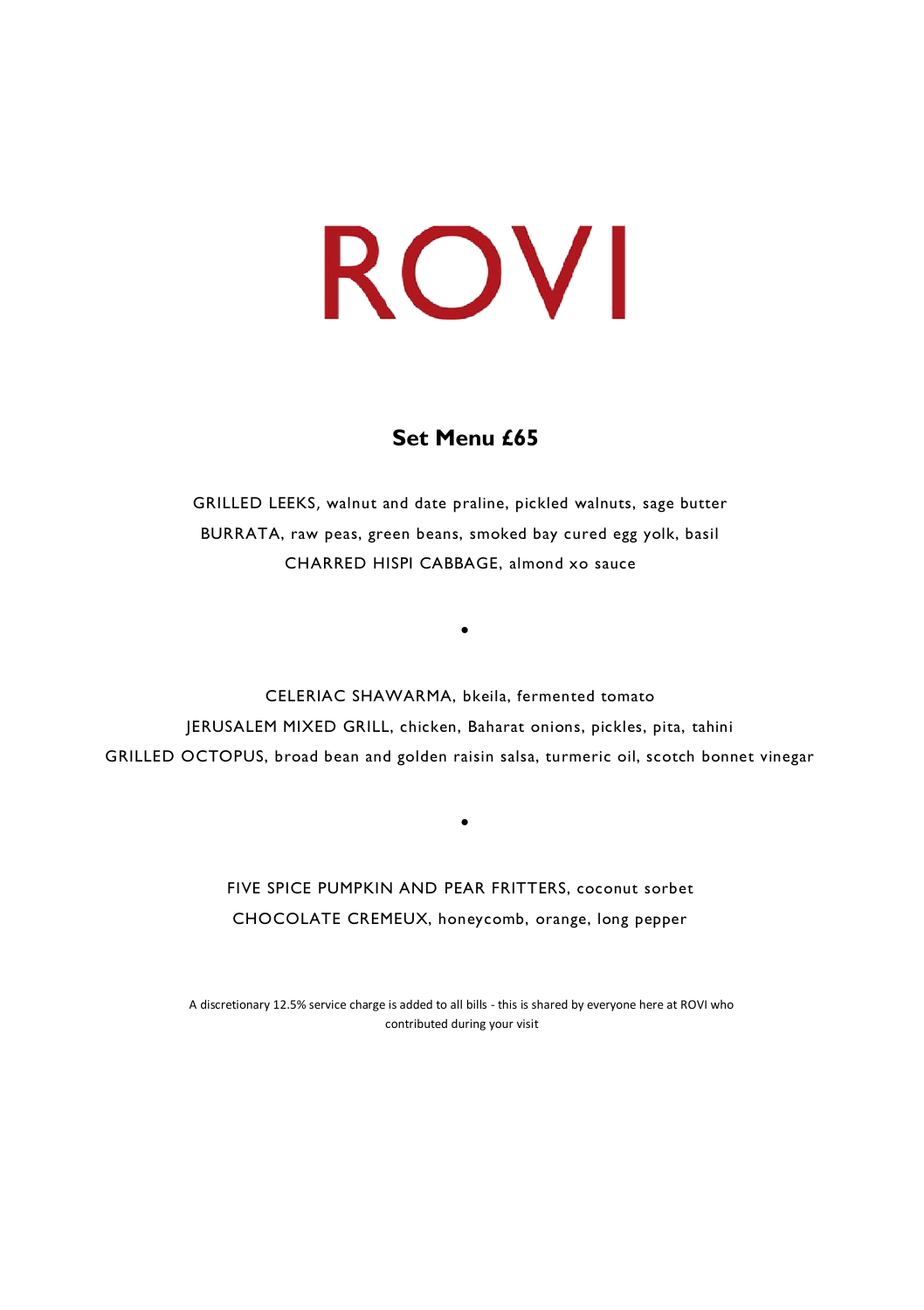## **Set Menu £80**

PIÑA Y PIÑA // ROVI coal-roasted pineapple Ocho blanco tequila, citrus, tajin, agave, ginger NO.3 LONDON DRY Pink grapefruit, rosemary, tonic

> CAULIFLOWER MASALA VADA, chilli peach hot sauce BEEF KOFTA, tomato amba, garlic labneh

> > •

•

CHARRED HISPI CABBAGE, almond xo sauce GRILLED LEEKS, walnut and date praline, pickled walnuts, sage butter BURRATA, raw peas, green beans, smoked bay cured egg yolk, basil

•

CELERIAC SHAWARMA, bkeila, fermented tomato JERUSALEM MIXED GRILL, chicken, Baharat onions, pickles, pita, tahini HALIBUT, sauce vierge, khmeli suneli, carly peppers & capers

FIVE SPICE PUMPKIN AND PEAR FRITTERS, coconut sorbet CHOCOLATE CREMEUX, honeycomb, orange, long pepper

•

A discretionary 12.5% service charge is added to all bills - this is shared by everyone here at ROVI who contributed during your visit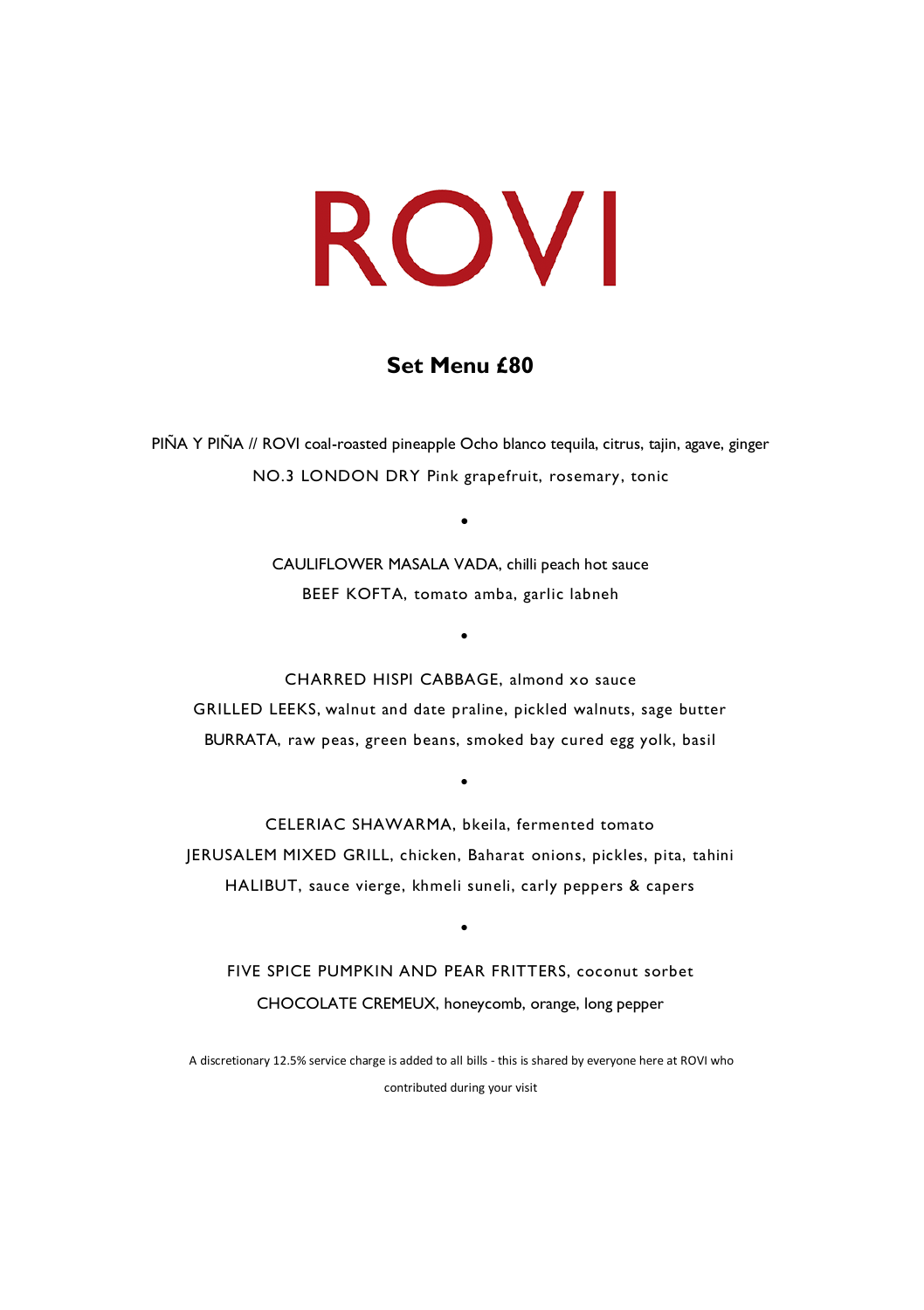## **Set Menu £120**

### **Our celebration menu includes a selection of White, Red, Rosé wines, Coffee and Petit Fours**

PIÑA Y PIÑA // ROVI coal-roasted pineapple Ocho blanco tequila, citrus, tajin, agave, ginger NO.3 LONDON DRY Pink grapefruit, rosemary, tonic

> BEEF KOFTA, tomato amba, garlic labneh CAULIFLOWER MASALA VADA, chili peach hot sauce

> > •

•

CHARRED HISPI CABBAGE, almond xo sauce GRILLED LEEKS, walnut and date praline, pickled walnuts, sage butter BURRATA, raw peas, green beans, smoked bay cured egg yolk, basil

CELERIAC SHAWARMA, bkeila, fermented tomato JERUSALEM MIXED GRILL, chicken, Baharat onions, pickles, pita, tahini HALIBUT, sauce vierge, khmeli suneli, carly peppers & capers

•

FIVE SPICE PUMPKIN AND PEAR FRITTERS, tangerine and coconut sorbet CHOCOLATE CREMEUX, honeycomb, orange, long pepper

•

A discretionary 12.5% service charge is added to all bills - this is shared by everyone here at ROVI who

contributed during your visit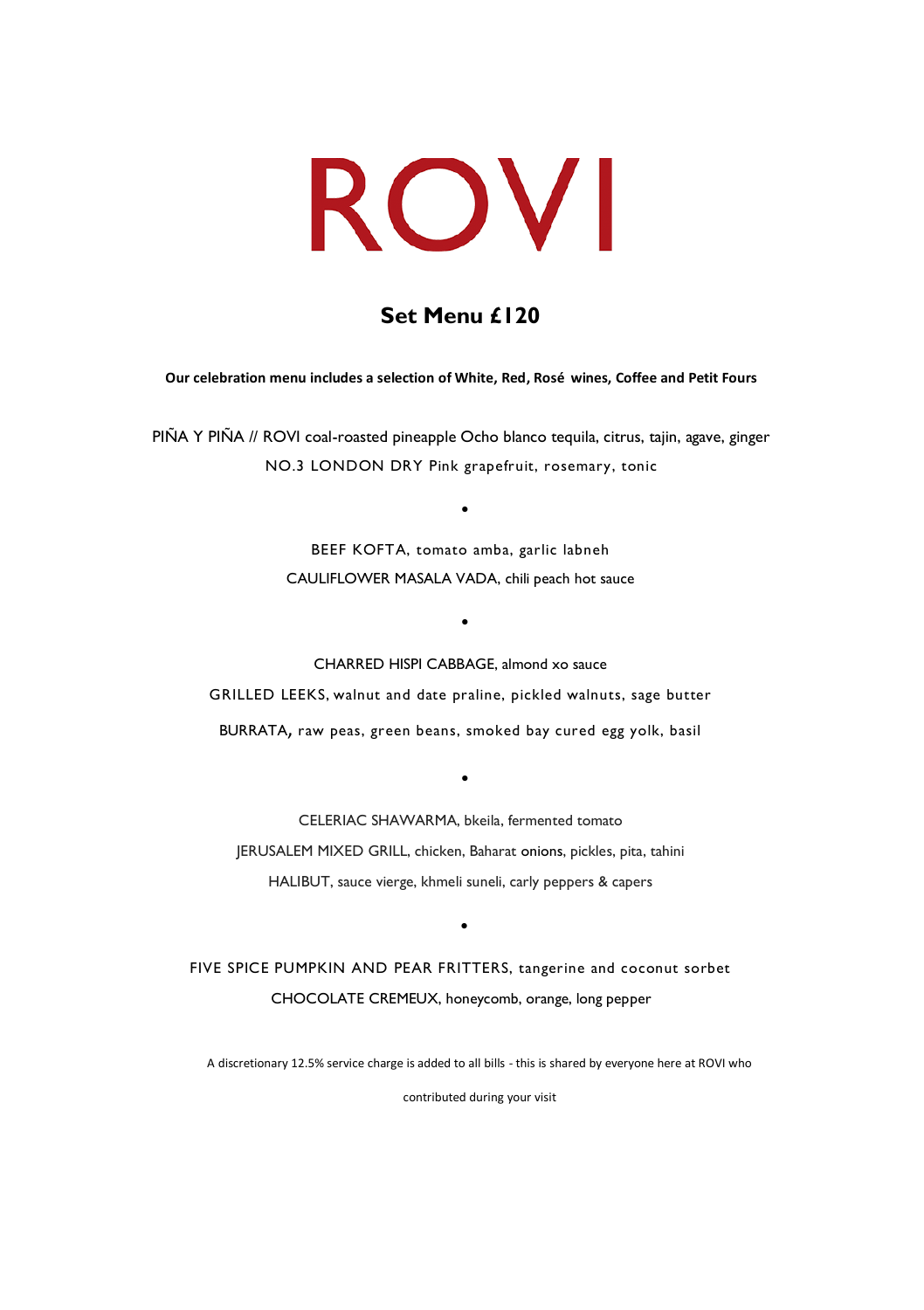## **Vegetarian Menu £65**

FRIGGITELLO PEPPERS, walnut and rose vinegar CAULIFLOWER MASALA VADA, chili peach hot sauce

•

CHARRED HISPI CABBAGE, almond xo sauce GRILLED LEEKS, walnut and date praline, pickled walnuts, sage butter CELERIAC SHAWARMA, bkeila, fermented tomato

•

VEGETARIAN - JERUSALEM MIXED GRILL, mushrooms, Baharat onions, pickles, pita, tahini BRAISED CHARD, green olives, oregano CRISPY PINK FIR POTATOES, toum sauce, ancho chili oil

FIVE SPICE PUMPKIN AND PEAR FRITTERS, tangerine and coconut sorbet CHOCOLATE CREMEUX, honeycomb, orange, long pepper

•

A discretionary 12.5% service charge is added to all bills - this is shared by everyone here at ROVI who contributed during your visit